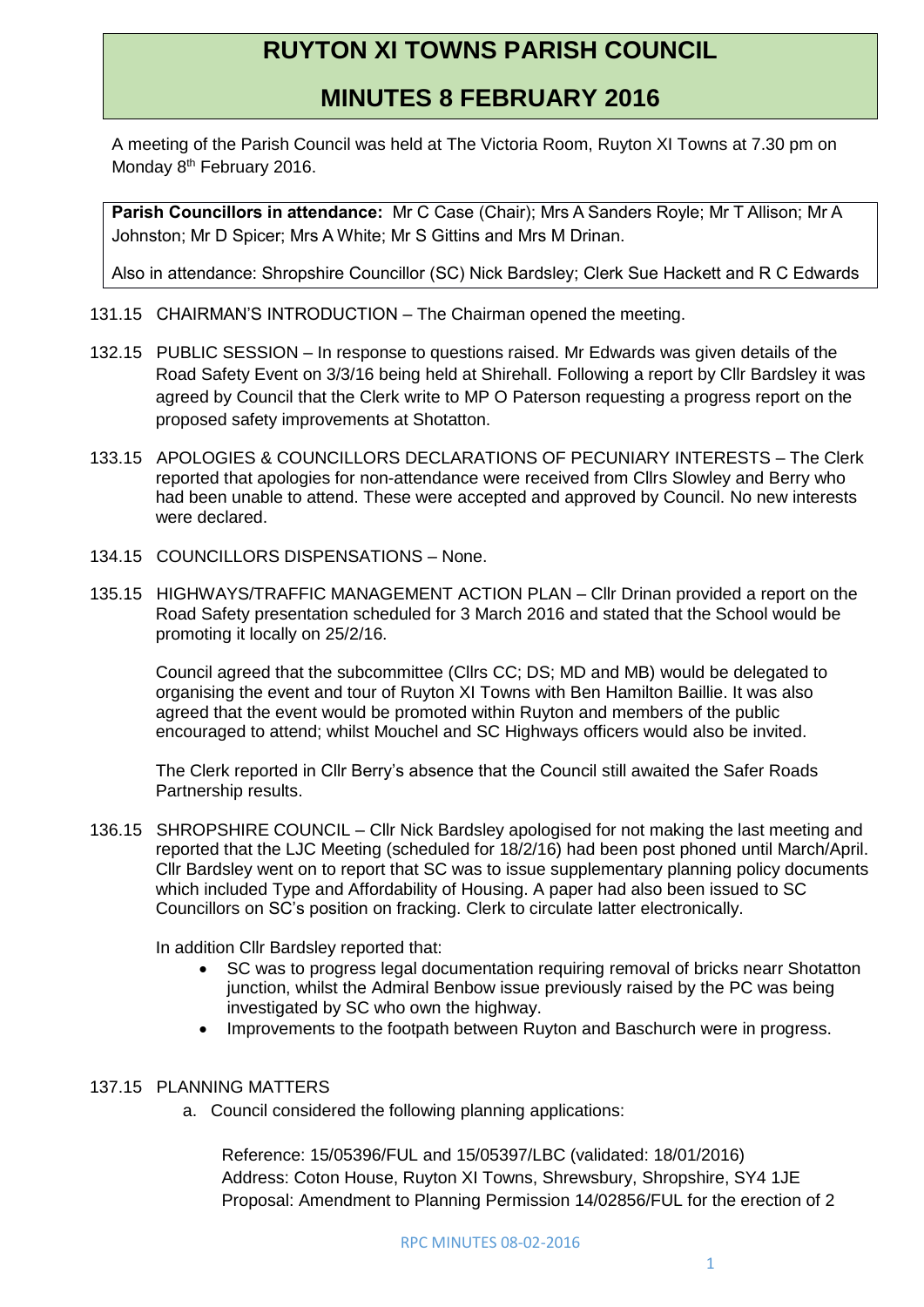storey oak frame sunroom and bedroom. Single storey pool house linked to the house by a glazed oak frame link to include addition of PV panels to swimming pool room; rooflights to swimming pool roof and replacement of small section of cavity wall to side of pool room with glazing panel Applicant: Mr Paul Harfitt **Council agreed to make no comments,** (unanimous).

Reference: 16/00077/FUL (validated: 08/01/2016) Address: Hazelnut Cottage, Brownhill, Ruyton XI Towns Proposal: Erection of two storey side/rear extension, to include 6 no. rooflights and juliette balcony Applicant: Ms Angela Consiglio **Council agreed to make no comments,** (unanimous).

Ref 16/00312/FUL – Lane End, Tedsmore Rd; West Felton Proposal: Conversion of former agricultural building into an office. Applicant: Mr Charles Lawson. **Council agreed to make no comments,** (unanimous).

- b. The Clerk reported recent Shropshire Council Planning decisions: Reference: 15/05262/FUL (validated: 01/12/2015) Address: West Cottage, Eardiston, West Felton Proposal: Erection of a 3 bay cart shed **SC Decision: Grant Permission**
- 138.15 CONFIRMATION & ACCEPTANCE OF PREVIOUS MEETING MINUTES Draft minutes of the Council meeting held on 11 January 2016 were unanimously resolved by Council as accurate. The Chairman was directed to sign them as such. (Proposed: AJ; Seconded AW.)

## 139.15 PROJECTS/LOCAL REPORTS UPDATE:

- a. Ruyton Primary School The Chairman gave his report and stated that due to sickness staffing levels were low, however the School was coping well. The School blog had been launched and was being used by students very successfully.
- b. Doctors Meadow Play Area The Chairman updated the Council on progress to date and it was agreed that requests for quotes for the proposed basketball pitch based on the ground works specification (supplied by the Chairman) would be issued to local companies by the Clerk.

Council considered the requests made by Ruyton XI Towns WI Committee –

- (i) A small fence be erected around the play equipment to ensure that dogs do not foul in the area. Following some discussion it was agreed that there was a need for the community to take ownership of the problem and be vigilant in reporting offenders as a fence was not regarded as an ideal solution. Following a local campaign to police the area and report culprits (Chairman to devise) the Council decided to review the matter again in May.
- (ii) The need to fence off the river; to ensure young people did not fall in. The matter was briefly discussed and it was agreed that such a fence had not worked in the past as an effective barrier and that the issue had not been identified by Shropshire Council who were responsible for the site and carried out risk assessments of the site.

Following a report by Cllr Allison it was agreed that houses which backed on to the playfield on The Grove and had engineered a means of access on to the recreational ground via their fence needed in some cases to tidy it up. It was agreed that all properties would be contacted by the Parish Council requesting their cooperation mean while the Council was to arrange a clear up of the area.

c. Local Police Report – Nothing to report for January.